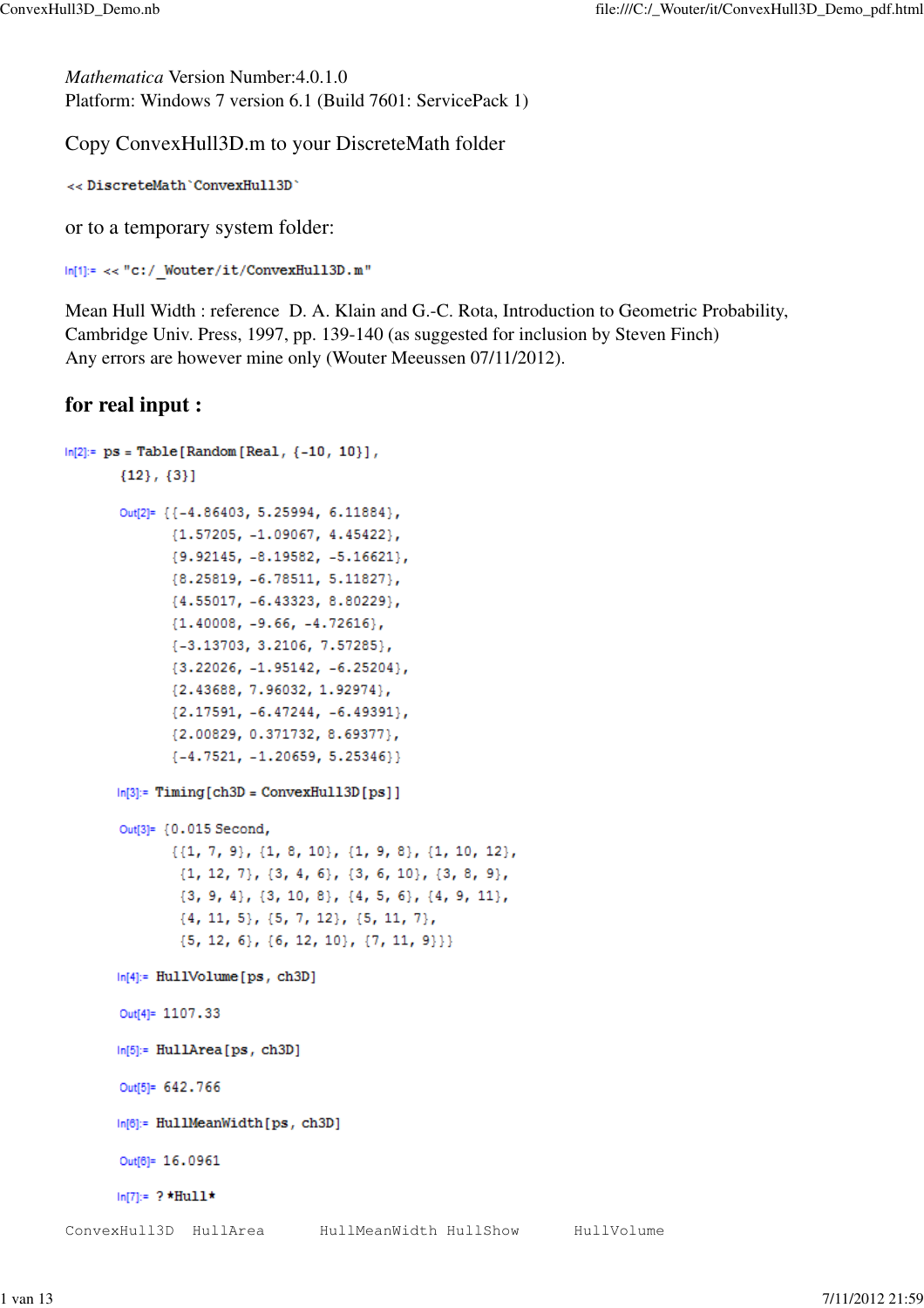$In[8]:= ? dihedralAngle$ 

```
dihedralAngle pointlist: { {x, y, z } . },
hull, {face_i, face_j}} gives the angle
between normals on face_i and face_j,
with face_i the i-the face in hull.
```
 $\ln[9]=$  ? edgelength

edgelength[{i,j}, hull] gives the distance between points with indices i and j.

 $ln[10]$ := HullShow [ps, ch3D]



Out[10]= Graphics3D-

# **for integer input :**

make sure that your input list is unique : repeat points are not allowed.

```
ln[11]= uniq[1i List] :=
               Block [{f}, f[g] := ({f[g]} = Sequence[] ; g);f/\mathbf{0}li];
ln[12]:= (ps =
         uniq @
           Table[Random[Integer, {-10, 10}],
            {200}, {3}]) // Shallow
        Out[12]//Shallow=
              {(-6, 5, 9}, {-10, 7, 9},\{-4, 1, -7\}, \{3, 6, -8\}, \{-5, -10, -9\},{8, 3, -6}, {-5, -4, -5}, {0, -9, -5},\{-5, 4, 7\}, \{-2, -9, -7\}, \ll 187 \gg\}ln[13]= Timing [ch3D = ConvexHull3D [ps]]
```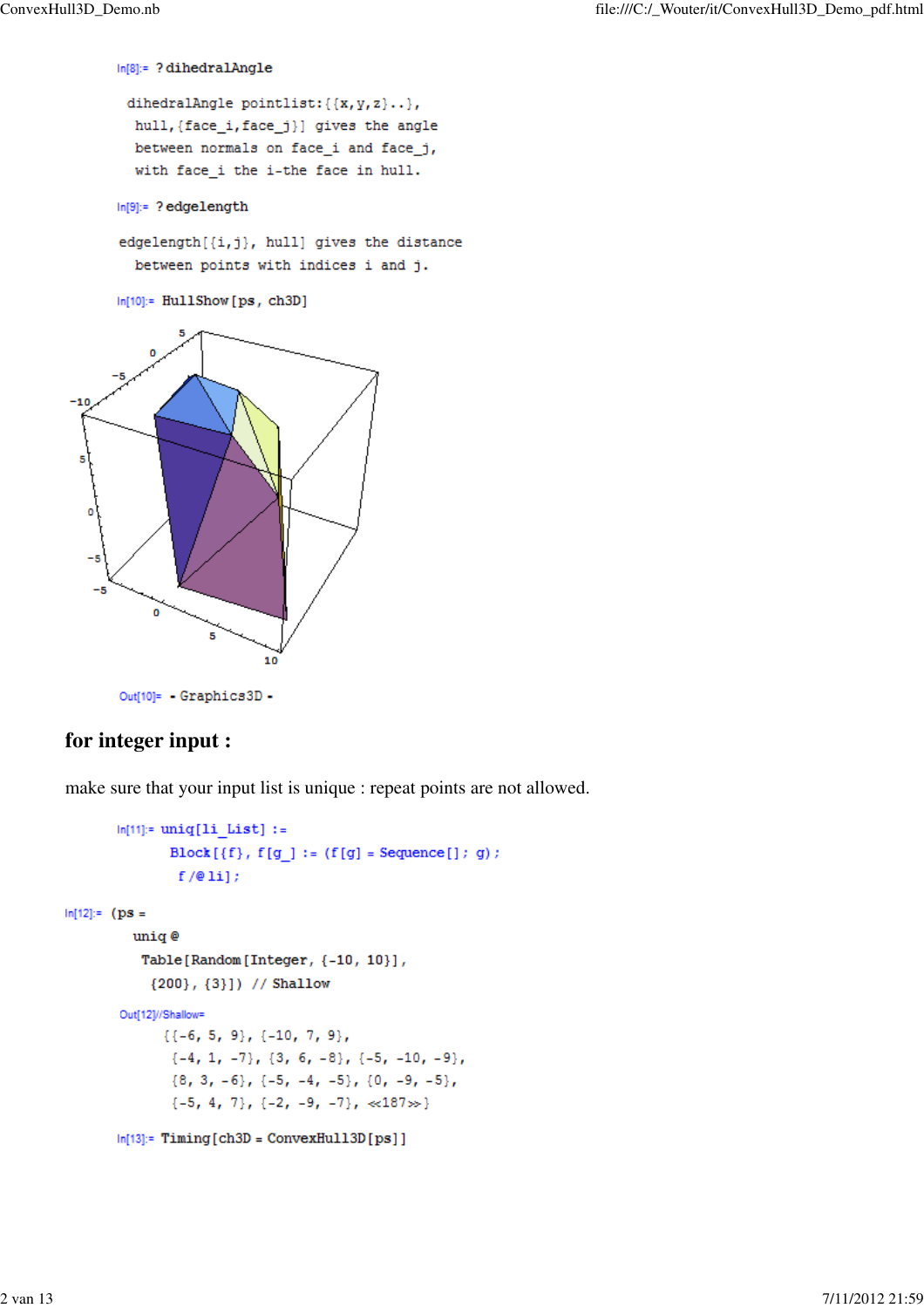```
Out[13]= {0.468 Second,
       \{\{2, 40, 146\}, \{2, 66, 175\}, \{2, 69, 119\},\\{2, 106, 150\}, \{2, 119, 40\}, \{2, 146, 106\},\{2, 150, 66\}, \{2, 175, 174\}, \{5, 39, 183\},{5, 40, 119}, {5, 109, 188}, {5, 119, 39},
        {5, 183, 109}, {5, 188, 137}, {16, 112, 69},
        {16, 174, 175}, {16, 175, 183},{16, 183, 112}, {35, 59, 144},{35, 123, 59}, {35, 137, 188}, {35, 144, 40},
        {35, 188, 123}, {39, 112, 183},
        {39, 119, 112}, {55, 59, 123}, {55, 78, 146},
        {55, 123, 78}, {55, 135, 59}, {59, 135, 144},
        {66, 150, 170}, {66, 170, 175},{69, 112, 119}, {73, 109, 183},
        {73, 175, 193}, {73, 183, 175},{76, 132, 170}, {76, 156, 132},
        {78, 79, 132}, {78, 106, 146}, {78, 123, 79},
        {78, 132, 156}, {78, 156, 106},
        {79, 84, 132}, {79, 123, 84}, {84, 123, 130},
        {84, 130, 188}, {84, 188, 132},{109, 132, 188}, {123, 188, 130},
        {132, 193, 170}, {170, 193, 175},
        \{2, 174, 16, 69\}, \{5, 137, 35, 40\},{73, 193, 132, 109}, {40, 144, 135, 55, 146},
         {76, 170, 150, 106, 156}}}
```
for integer input, the hull volume is of the form (Integer) / 6

```
In[14]:= HullVolume[ps, ch3D]
        8 // N
Out[14]= \frac{41513}{6}Out[15]= 6918.83
In[16]:= HullArea[ps, ch3D] // Short
        N[8, 24]Out[16]//Short=
        \frac{1}{2} (1587+56\sqrt{5} + 30\sqrt{11} + 17\sqrt{14} + 9\sqrt{17} +
             3\sqrt{26} + 6\sqrt{34} + 3\sqrt{38} + 12\sqrt{42} + 6\sqrt{57} +2\sqrt{105} + 3\sqrt{149} + \sqrt{157} + \infty 18 >> +
             \sqrt{2170} + \sqrt{2195} + \sqrt{2301} + \sqrt{3107} +\sqrt{3189} + \sqrt{5722} + \sqrt{7739} + \sqrt{8962} +\sqrt{10622} + \sqrt{12037} + \sqrt{17963} + \sqrt{25678}
```

```
Out[17]= 1959.43244174754487728128
```
HullMeanWidth also produces exact output, but it is hard to simplify due to terms like (surd1)\*ArcCos[ (integer)/(surd2)]

```
In[18]:= HullMeanWidth[ps, ch3D] // Short
      N[8, 24]
```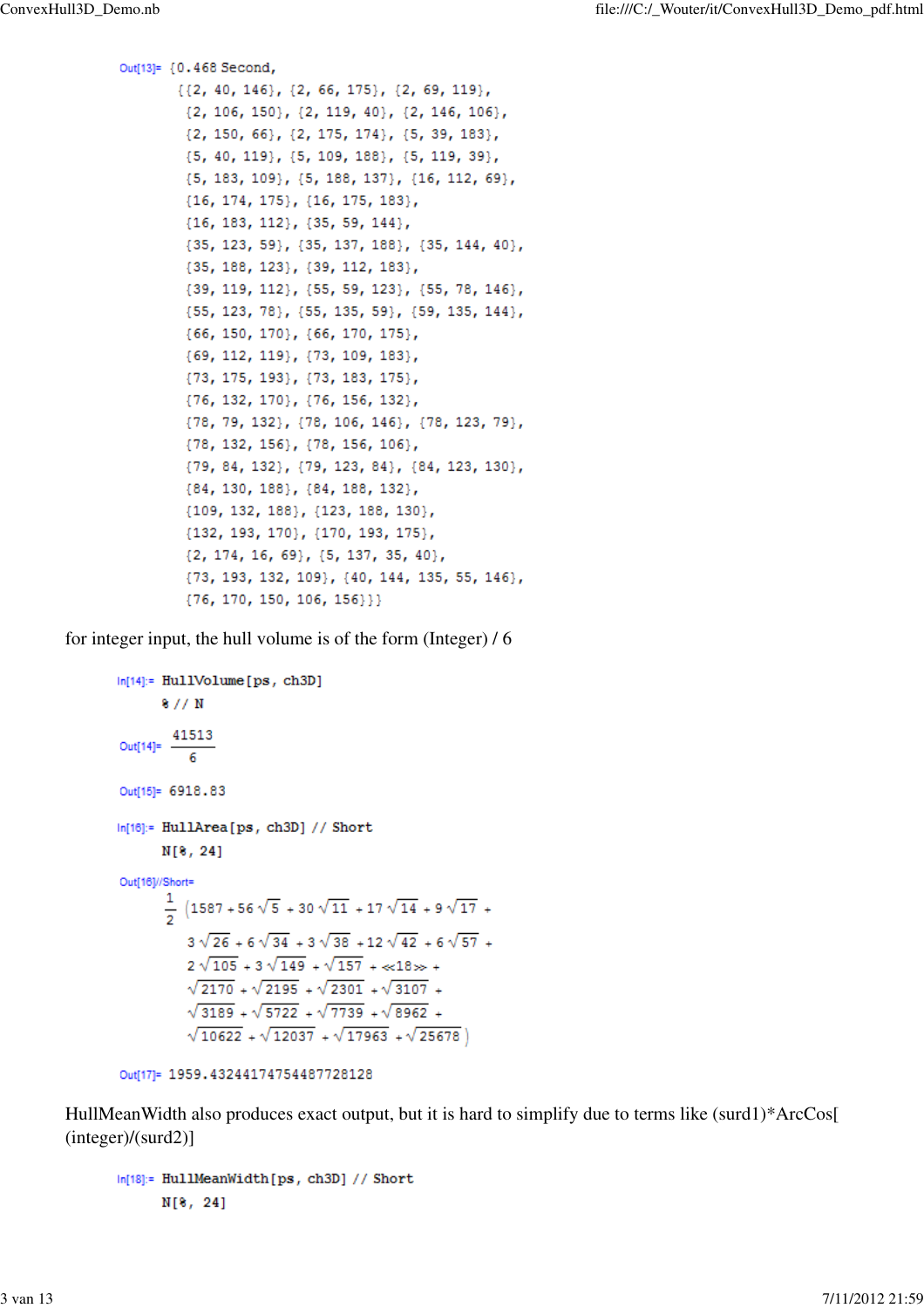Out[18]//Short=

$$
\frac{1}{2} \frac{3 \text{ ArCos} \left[\frac{4}{5}\right]}{2 \pi} + \frac{5 \sqrt{13} \text{ ArCos} \left[\frac{6}{7}\right]}{2 \pi} + \frac{\sqrt{17} \text{ ArCos} \left[\frac{8}{9}\right]}{\pi} + \frac{3 \sqrt{13} \text{ ArCos} \left[\frac{1981}{\sqrt{3924829}}\right]}{2 \pi} + \frac{3 \sqrt{13} \text{ ArCos} \left[\frac{1981}{\sqrt{3924829}}\right]}{2 \pi} + \frac{\sqrt{\frac{23}{2}} \text{ ArCos} \left[\frac{4017}{\sqrt{16987105}}\right]}{\pi}
$$
\nOut[19]= 26.4996605191315830162147\nIn[20]:= < RealTime3D \t (x < Default3D \t x)

 $ln[21]=\prec\prec$  Graphics `Shapes`

rotating the next plot gives an intuitive validation of the result:

```
ln[22]:= dynamic =
      Show[Graphics3D]
        {PointSize[0.02], Map[Point, ps, {1}]}],
       WireFrame@
        Graphics3D[Polygon/@(ps[[#]] &/@ch3D)]]
```


```
ln[24]: HullShow [ps, ch3D]
```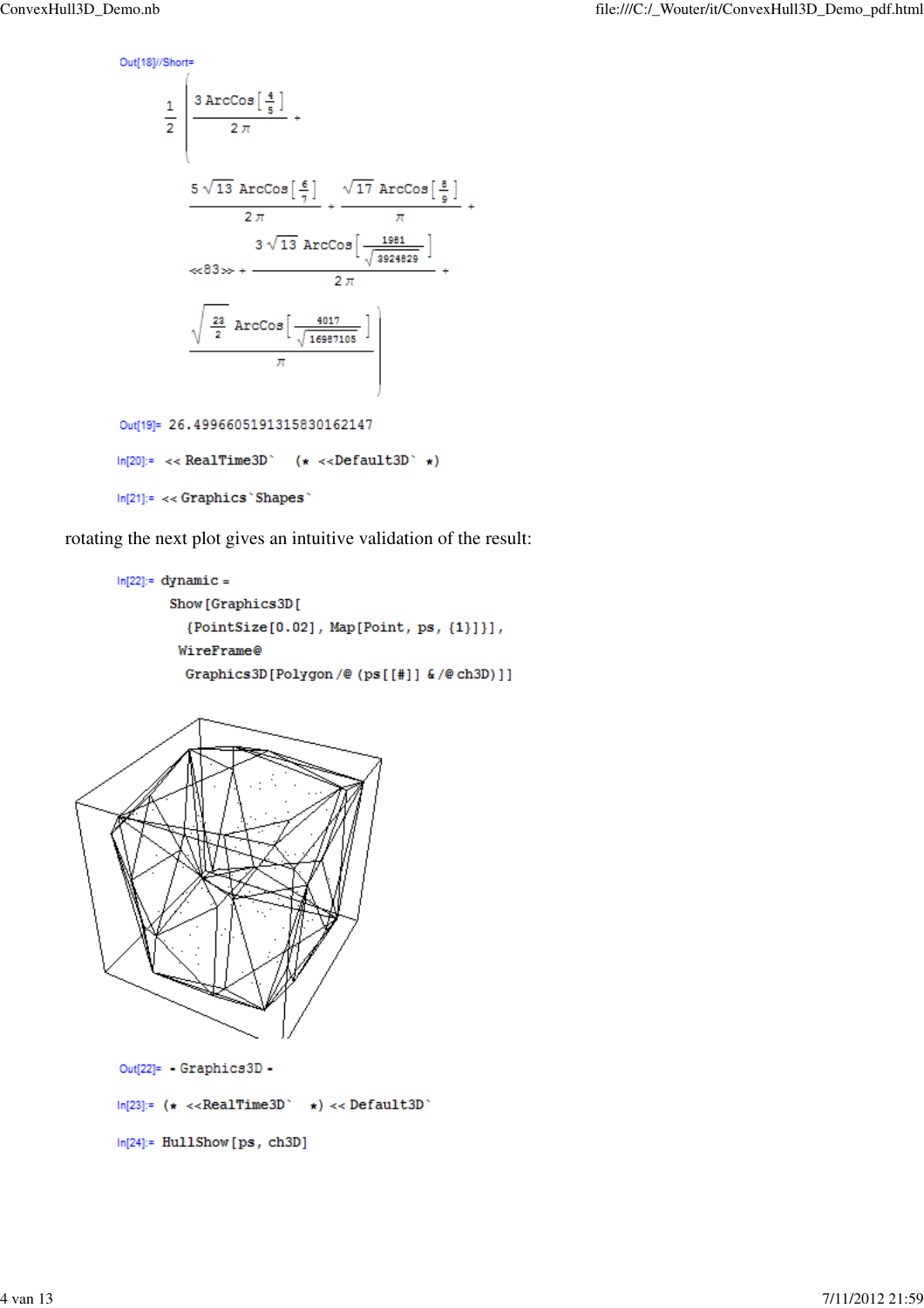

 $Out[24] = -Graphics3D -$ 

list of points on the Hull but not spanning the Hull: inside a face or on an edge:

In[25]:= DiscreteMath`ConvexHull3D`Private`badones

Out[25]= {14, 18, 25, 27, 28, 47, 58, 74, 99, 117, 140, 145, 164, 169, 172, 186, 191, 197}

## **five easy pieces ...**

 $In [26]: = \prec\prec \texttt{Geometry}$  'Polytopes'  $ln[27]$ := norm [vec ] := Sqrt[vec.vec]

Platonic solids rescaled to radius  $= 1$  (of circumscribed sphere) http://en.wikipedia.org/wiki/Platonic\_solid http://mathworld.wolfram.com/PlatonicSolid.html

*Zero'th easy piece : the points ...*

> $\ln[28] := \text{pts} = \{ \{1\text{, }1\text{, }1\} \text{, } \{-1\text{, }1\text{, }1\} \text{, } \{-1\text{, }-1\text{, }1\} \text{,}$  ${1, -1, 1}, {-1, -1, -1}, {1, -1, -1},$  ${1, 1, -1}, {-1, 1, -1}};$

... *obviously form a cube of edge =2, so volume=*  $2^3 = 8$ *; area=*  $6*2^2 = 24$ *; radius* =  $Sqrt(1^2+1^2+1^2)=Sqrt(3)$ ; less obviously, the hull mean width = 3, since total *edge length is 12\*2=24, and the angle between normals to joining faces is*  $2\pi/4$ *, so*  $1/(4\pi) * (2\pi/4) * 24 = 24/8 = 3$ *.* 

```
ln[29]:= ch3D = ConvexHull3D[pts]
Out[29]= {{1, 2, 3, 4}, {1, 4, 6, 7}, {1, 7, 8, 2},
        \{2, 8, 5, 3\}, \{3, 5, 6, 4\}, \{5, 8, 7, 6\}\ln[30]:= radius = Union[norm[{0, 0, 0} -#] & /@ pts]
Out[30]= \{\sqrt{3}\}
```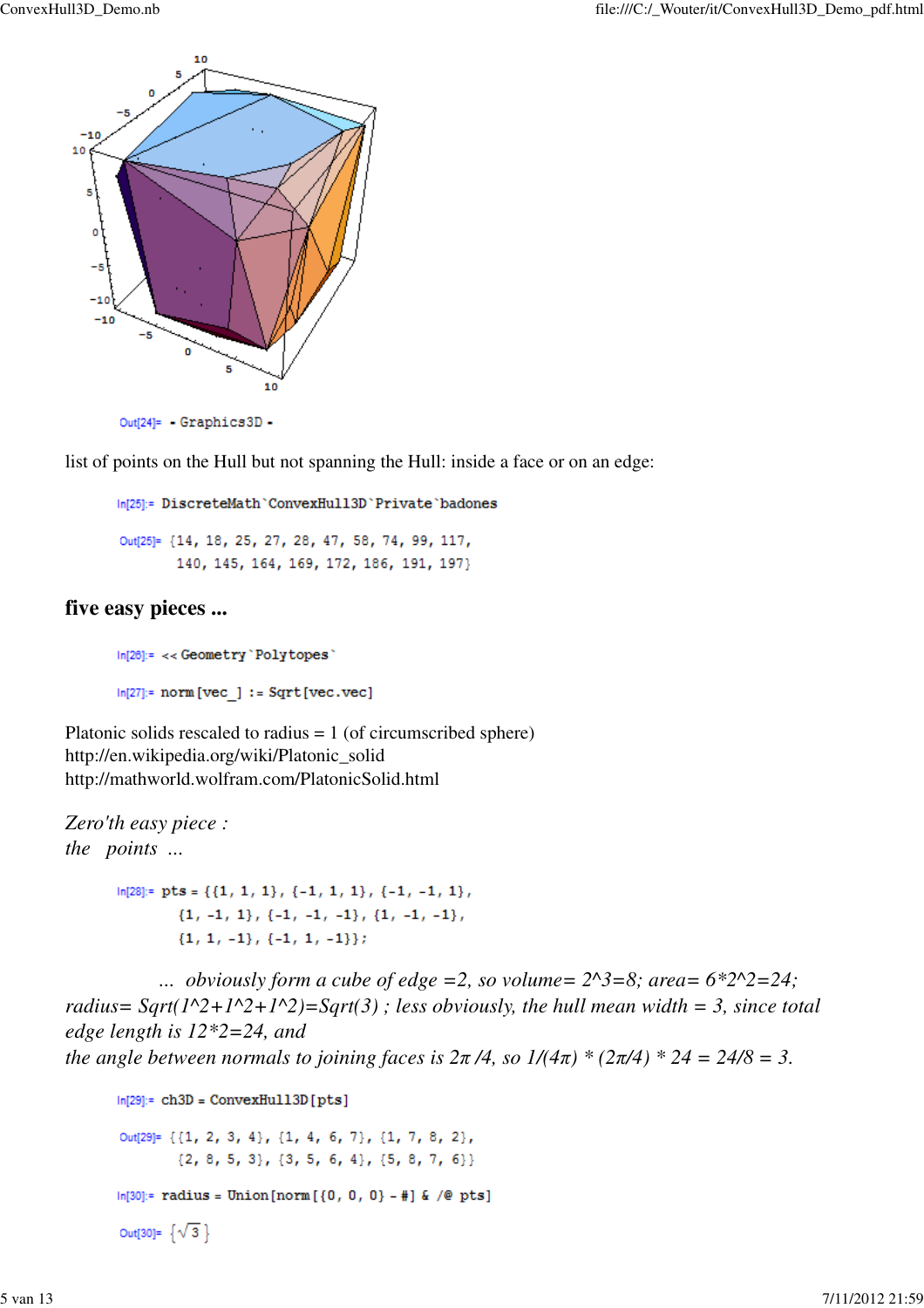```
In [31]:= edgelength[\{1, 2\}, pts]
Out[31]= 2
In[32]:= {HullVolume[pts, ch3D], HullArea[pts, ch3D],
       HullMeanWidth[pts, ch3D]}
Out[32]= {8, 24, 3}
```
# *Platonic solids rescaled to radius=1 (of circumscribed sphere)*

```
In[33]:= << Geometry 'Polytopes'
```
The polyhedra functions Volume, InscribedRadius, and CircumscribedRadius return information for a polyhedron with edges of length 1. The list of coordinates returned by Vertices is conventional for the specified polyhedron and does not necessarily correspond to a polyhedron with unit edge length.

## **Tetrahedron**

```
ln[34]:= shape = Tetrahedron;
ln[35] = ps0 = Vertices[shape]Out[35]= \left\{ \left\{ 0, 0, \sqrt{3} \right\}, \left\{ 0, 2\sqrt{\frac{2}{3}}, -\frac{1}{\sqrt{2}} \right\} \right\}\left\{-\sqrt{2}, -\sqrt{\frac{2}{3}}, -\frac{1}{\sqrt{2}}\right\}, \left\{\sqrt{2}, -\sqrt{\frac{2}{3}}, -\frac{1}{\sqrt{2}}\right\}In [36]: = {radius} =Union [
             Sqrt[(0, 0, 0] - 4) \cdot ((0, 0, 0) - 4)] & /@ ps0]
Out[36]= \{\sqrt{3}\}ln[37]:= ps = ps0 / radius
Out[37]= \{0, 0, 1\}, \{0, \frac{2\sqrt{2}}{3}, -\frac{1}{3}\},\left\{-\sqrt{\frac{2}{3}}, -\frac{\sqrt{2}}{3}, -\frac{1}{3}\right\}, \left\{\sqrt{\frac{2}{3}}, -\frac{\sqrt{2}}{3}, -\frac{1}{3}\right\}ln[38]:= ch3D = ConvexHull3D[ps]Out[38]= {{1, 2, 3}, {1, 3, 4}, {1, 4, 2}, {2, 4, 3}}
In[39]:= Faces [shape]
         Union[8] = Union[88]Out[39]= {{1, 2, 3}, {1, 3, 4}, {1, 4, 2}, {2, 4, 3}}
Out[40]= True
```
if both the above do not agree, then there is a problem with the circulation of Faces  $\vert$  shape  $\vert$  = sign of surface normal

```
In [41]: = {edge = edgelength[{1, 2}, ps] // FullSimplify},N[edge, 18]
```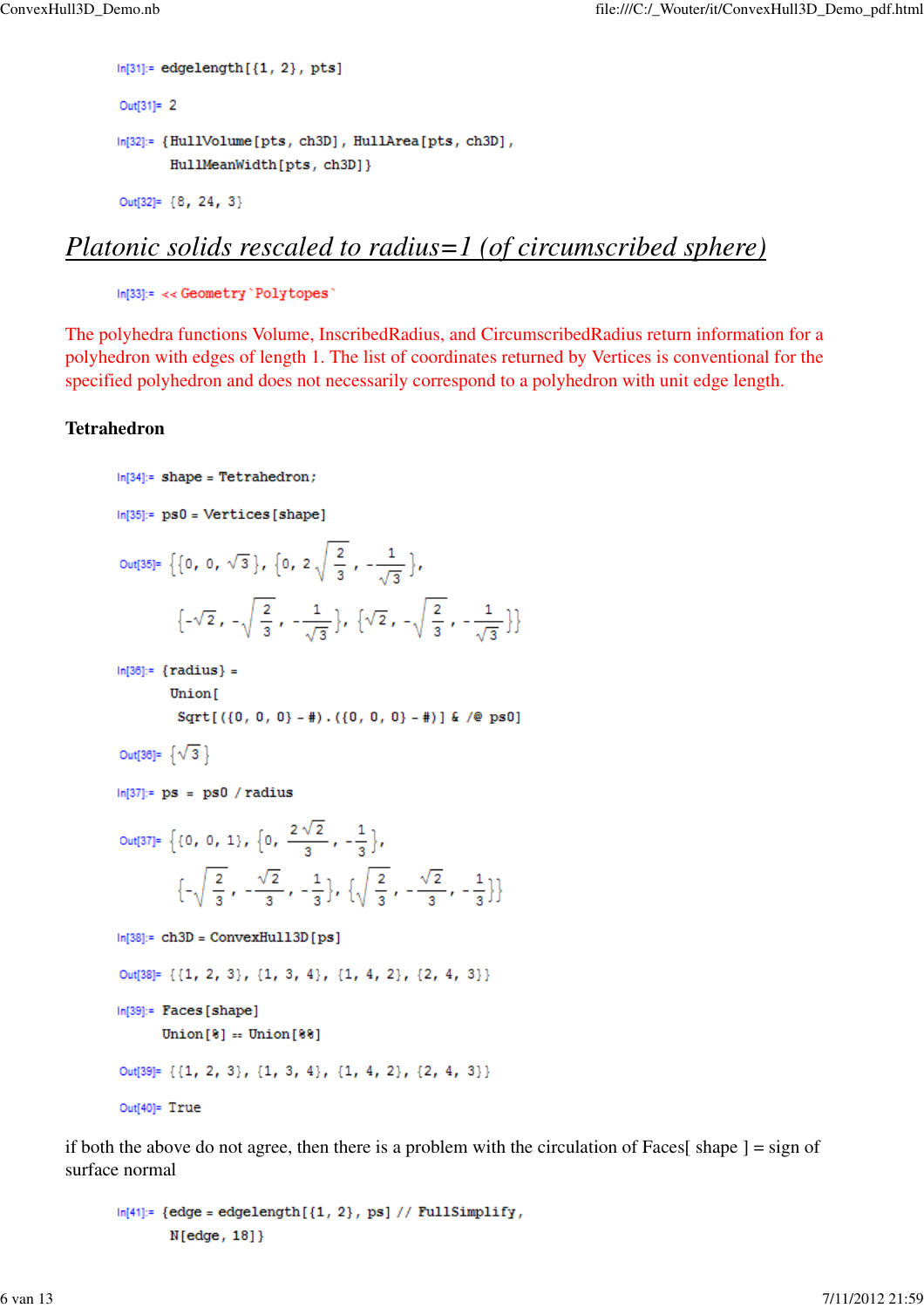**FullSimplify[dihedralAngle[ps, ch3D, {1, 2}]]**

```
In[46]:= {it = HullMeanWidth[ps, ch3D] // Simplify,
          N[i, 18]\}Out[46]= \left\{\frac{\sqrt{6} \text{ Arccos}\left[-\frac{1}{3}\right]}{\pi}, 1.48971462263410635\right\}
```
### **Octahedron**

```
ln[47]: shape = Octahedron;
ln[48]:= ps0 = Vertices[shape]Out[48]= \{\{0, 0, \sqrt{2}\}, \{\sqrt{2}, 0, 0\}, \{0, \sqrt{2}, 0\},\}\{0, 0, -\sqrt{2}\}, \{-\sqrt{2}, 0, 0\}, \{0, -\sqrt{2}, 0\}\}In[49]: = {radius} =Union[
         Sqrt[(0, 0, 0) - 4]. (0, 0, 0) - 4] & /@ ps0]
Out[49]= \{\sqrt{2}\}ln[50]:= ps = ps0 / radius
Out[50]= {{0, 0, 1}, {1, 0, 0}, {0, 1, 0},
         \{0, 0, -1\}, \{-1, 0, 0\}, \{0, -1, 0\}\}ln[51]= ch3D = ConvexHu113D [ps]
Out[51]= {{1, 2, 3}, {1, 3, 5}, {1, 5, 6}, {1, 6, 2},
         \{2, 4, 3\}, \{2, 6, 4\}, \{3, 4, 5\}, \{4, 6, 5\}\}\
```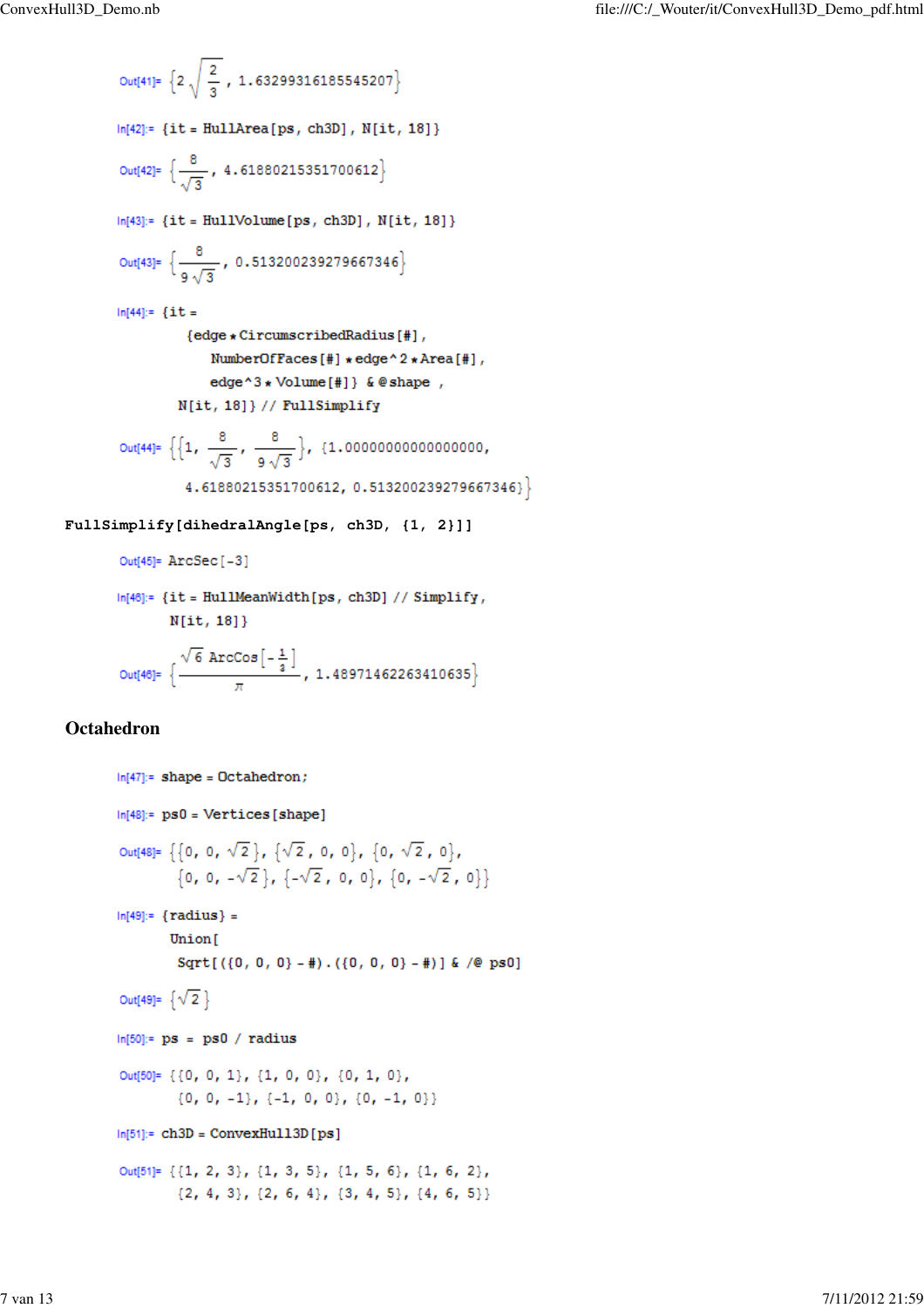```
In [52]: = {edge = edgelength[{1, 2}, ps] // FullSimplify},N[edge, 18]Out[52]= \{\sqrt{2}, 1.41421356237309505\}In [53]: = {it = HullArea[ps, ch3D], N[it, 18]}Out[53]= {4\sqrt{3}, 6.92820323027550917}In [54]: = {it = HullVolume[ps, ch3D], N(it, 18]}Out[54]= \left\{\frac{4}{3}, 1.333333333333333333\right\}In[55]: = {it =}{CircumscribedRadius[#] * edge,
               NumberOfFaces[#] * edge ^ 2 * Area[#],
               Volume[#] \star edge ^ 3} & @ shape,
         N[it, 18]} // FullSimplify
Out[55]= \left\{\left\{1, 4\sqrt{3}, \frac{4}{3}\right\}, \left\{1.000000000000000000\right\}\right\}\{6.92820323027550917, 1.33333333333333333\}
```
**FullSimplify[dihedralAngle[ps, ch3D, {1, 2}]]**

Out[56]= ArcSec[3]

```
ln[57]: = {it = HullMeanWidth[ps, ch3D] // Simplify, }N[it, 18]}
```
Out[57]=  $\left\{\frac{3\sqrt{2}\arccos\left[\frac{1}{3}\right]}{\pi}, 1.66237927193871596\right\}$ 

### **Hexahedron or Cube**

 $In [58]:= shape = Hexahedron;$ 

```
ln[59]:= ps0 = Vertices[shape]
```

$$
\text{Out[59]} = \left\{ \left\{ \frac{1}{\sqrt{2}}, \frac{1}{\sqrt{2}}, \frac{1}{\sqrt{2}} \right\}, \left\{ -\frac{1}{\sqrt{2}}, \frac{1}{\sqrt{2}}, \frac{1}{\sqrt{2}} \right\}, \left\{ -\frac{1}{\sqrt{2}}, -\frac{1}{\sqrt{2}}, \frac{1}{\sqrt{2}} \right\}, \left\{ -\frac{1}{\sqrt{2}}, -\frac{1}{\sqrt{2}}, \frac{1}{\sqrt{2}} \right\}, \left\{ -\frac{1}{\sqrt{2}}, -\frac{1}{\sqrt{2}}, -\frac{1}{\sqrt{2}} \right\}, \left\{ -\frac{1}{\sqrt{2}}, -\frac{1}{\sqrt{2}}, -\frac{1}{\sqrt{2}} \right\}, \left\{ -\frac{1}{\sqrt{2}}, -\frac{1}{\sqrt{2}}, -\frac{1}{\sqrt{2}} \right\} \right\}
$$

 $In [60]: = {radius} =$ Union[ Sqrt[ $({0, 0, 0} - )$  +  $({0, 0, 0} - )$  +  $({0, 0, 0} - )$  +  $({0, 0} - )$ Out[60]=  $\left\{\sqrt{\frac{3}{2}}\right\}$ 

 $ln[61]$ := ps = ps0 / radius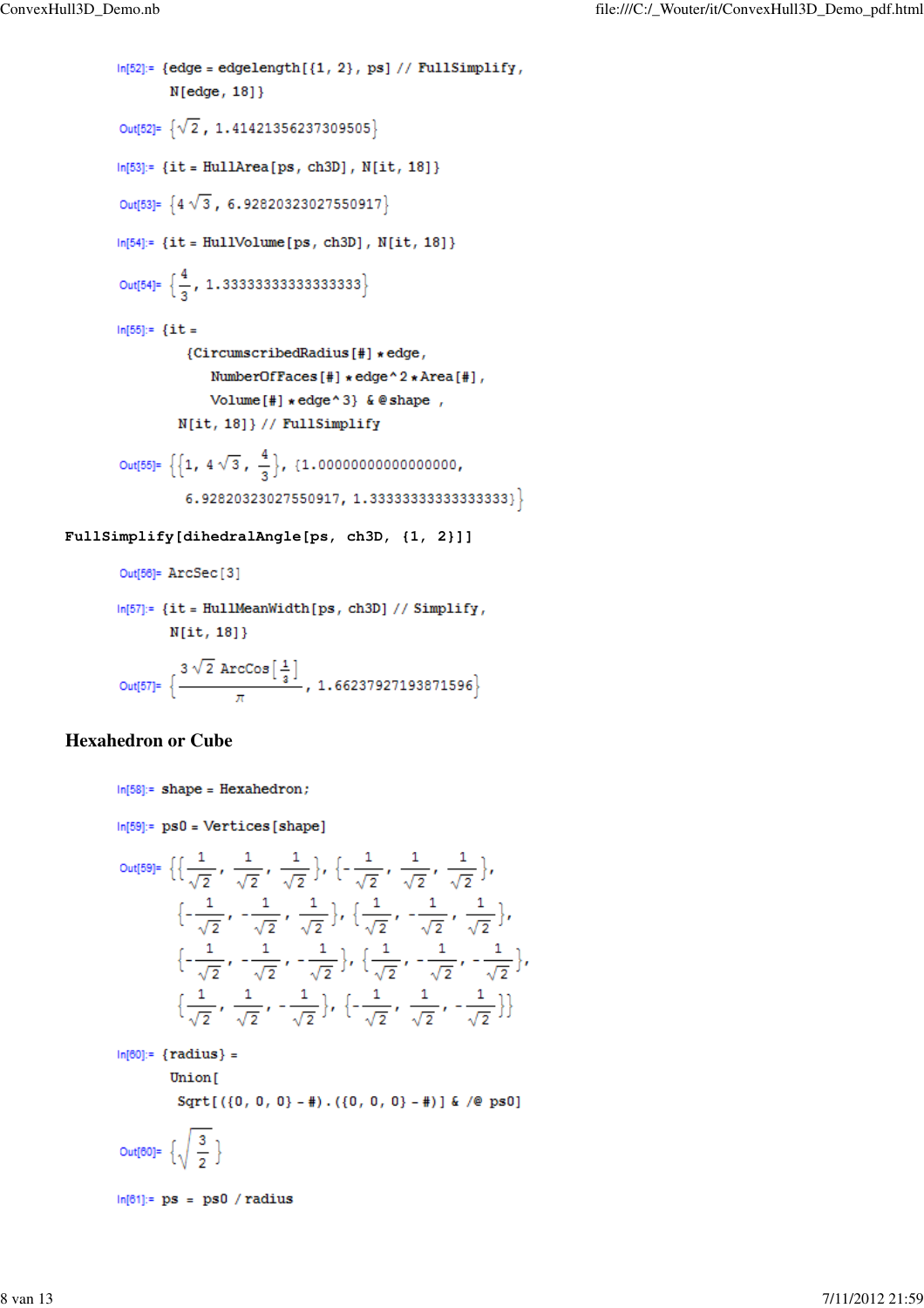Out[61]= { 
$$
\left\{\frac{1}{\sqrt{3}}, \frac{1}{\sqrt{3}}, \frac{1}{\sqrt{3}}, \frac{1}{\sqrt{3}}, \frac{1}{\sqrt{3}}, \frac{1}{\sqrt{3}}, \frac{1}{\sqrt{3}}, \frac{1}{\sqrt{3}}\right\},
$$
  
\n $\left\{-\frac{1}{\sqrt{3}}, -\frac{1}{\sqrt{3}}, \frac{1}{\sqrt{3}}\right\}, \left\{\frac{1}{\sqrt{3}}, -\frac{1}{\sqrt{3}}, -\frac{1}{\sqrt{3}}\right\},$   
\n $\left\{-\frac{1}{\sqrt{3}}, -\frac{1}{\sqrt{3}}, -\frac{1}{\sqrt{3}}\right\}, \left\{-\frac{1}{\sqrt{3}}, -\frac{1}{\sqrt{3}}, -\frac{1}{\sqrt{3}}\right\},$   
\n $\left\{\frac{1}{\sqrt{3}}, \frac{1}{\sqrt{3}}, -\frac{1}{\sqrt{3}}\right\}, \left\{-\frac{1}{\sqrt{3}}, \frac{1}{\sqrt{3}}, -\frac{1}{\sqrt{3}}\right\}$   
\n $\left\{\frac{1}{\sqrt{3}}, \frac{1}{\sqrt{3}}, -\frac{1}{\sqrt{3}}\right\}, \left\{-\frac{1}{\sqrt{3}}, \frac{1}{\sqrt{3}}, -\frac{1}{\sqrt{3}}\right\}\right\}$   
\n $\left\{\text{Out[62]} = \{(1, 2, 3, 4), \{1, 4, 6, 7\}, \{1, 7, 8, 2\},$   
\n $\{2, 8, 5, 3\}, \{3, 5, 6, 4\}, \{5, 8, 7, 6\}\}$   
\n $\left\{\text{in[63]} = \{\text{edge} = \text{edgelength}[(1, 2), \text{ps}] // FullSimplify, Nledge, 18]\}\right\}$   
\n $\left\{\text{Out[64]} = \{\text{in: FullArea[ps, ch3D], N[it, 18]}\}\right\}$   
\n $\left\{\text{Out[65]} = \{\text{it: Full11} \cup \text{blue[ps, ch3D], N[it, 18]}\}\right\}$   
\n $\left\{\text{Out[66]} = \{\text{it: Full12} \cup \text{blue[ps, ch3D], N[it, 18]}\$ 

# **Icosahedron**

 $ln[69]$ := shape = Icosahedron;

```
\textsf{In}[70]\textsf{:=}\ \left(\texttt{ps0}=\texttt{Vertices} \left[\texttt{shape}\right]\right)\textit{ // Short}
```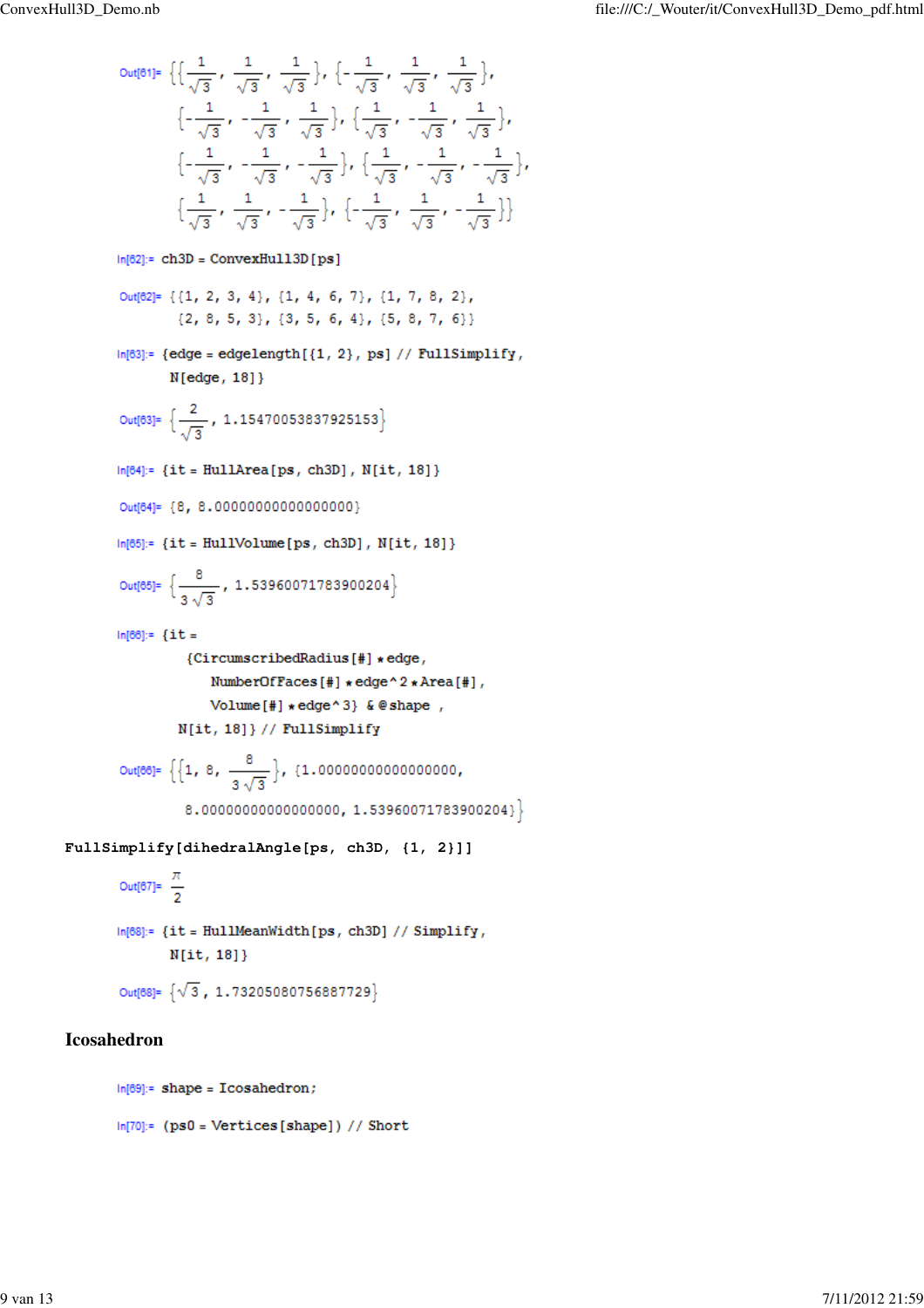Out[70]//Short=

$$
\{\{0, 0, \sqrt{\frac{5}{2} - \frac{\sqrt{5}}{2}}\},\
$$
  

$$
\{\sqrt{\frac{2}{5} (5 - \sqrt{5})}, 0, \sqrt{\frac{1}{2} - \frac{1}{2\sqrt{5}}}\},\
$$
  

$$
\{\sqrt{\frac{1}{5} (5 - 2\sqrt{5})}, 1, \sqrt{\frac{1}{2} - \frac{1}{2\sqrt{5}}}\}, \ll 6\gg,\
$$
  

$$
\{-\sqrt{\frac{1}{5} (5 - 2\sqrt{5})}, -1, -\sqrt{\frac{1}{2} - \frac{1}{2\sqrt{5}}}\},\
$$
  

$$
\{\sqrt{\frac{1}{2} + \frac{1}{2\sqrt{5}}}, \frac{1}{2} (1 - \sqrt{5}), -\sqrt{\frac{1}{2} - \frac{1}{2\sqrt{5}}}\},\
$$
  

$$
\{0, 0, -\sqrt{\frac{5}{2} - \frac{\sqrt{5}}{2}}\}\}
$$

$$
In[71]: = \{radius\} =
$$

Union[

Sqrt[ $({0, 0, 0} - 4)$ . $({0, 0, 0} - 4)$ ] & /@ ps0 // FullSimplify]

$$
\text{Out}[71] = \left\{ \sqrt{\frac{5}{2} - \frac{\sqrt{5}}{2}} \right\}
$$

```
ln[72]:= (ps = ps0 / radius // FullSimplify ) //
```
Short

Out[72]//Short=

$$
\{0, 0, 1\}, \{\frac{2}{\sqrt{5}}, 0, \frac{1}{\sqrt{5}}\},\
$$
  

$$
\{\frac{1}{10} (5-\sqrt{5}), \sqrt{\frac{1}{10} (5+\sqrt{5})}, \frac{1}{\sqrt{5}}\}, \ll 6 \gg 6
$$
  

$$
\{\frac{1}{10} (-5+\sqrt{5}), -\sqrt{\frac{1}{10} (5+\sqrt{5})}, -\frac{1}{\sqrt{5}}\},\
$$
  

$$
\{\frac{1}{10} (5+\sqrt{5}), -\sqrt{\frac{1}{2} - \frac{1}{2\sqrt{5}}}, -\frac{1}{\sqrt{5}}\},\
$$
  

$$
\{0, 0, -1\}\}
$$

 $ln[73]:$  ch3D = ConvexHu113D [ps]

Out[73]= {{1, 2, 3}, {1, 3, 4}, {1, 4, 5},  $\{1, 5, 6\}, \{1, 6, 2\}, \{2, 6, 11\}, \{2, 7, 3\},$  $\{2, 11, 7\}, \{3, 7, 8\}, \{3, 8, 4\}, \{4, 8, 9\},$  $\{4, 9, 5\}, \{5, 9, 10\}, \{5, 10, 6\},$  ${6, 10, 11}, {7, 11, 12}, {7, 12, 8},$  ${8, 12, 9}, {9, 12, 10}, {10, 12, 11}$ 

 $In [74]: = {edge = edgelength[{1, 2}, ps] // FullSimplify},$  $N[edge, 18]\}$ 

Out[74]= 
$$
\left\{\sqrt{2-\frac{2}{\sqrt{5}}}, 1.05146222423826721\right\}
$$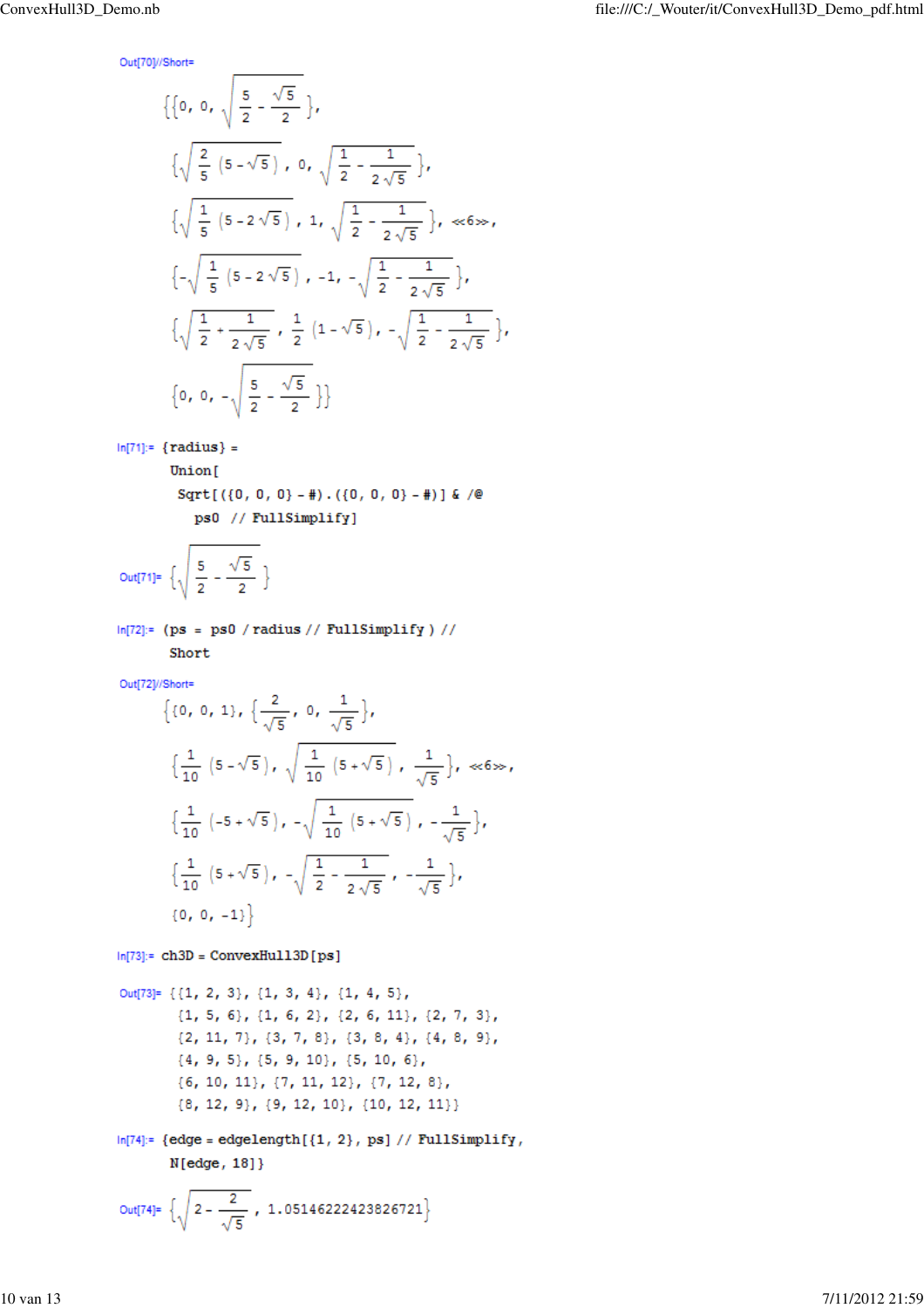```
In[75]:= {it = HullArea[ps, ch3D] // FullSimplify,
                 N[i, 18]\}Out[75]= \{-2\sqrt{3} (-5 + \sqrt{5}), 9.57454138327393916\}ln[76]:= {(it = HullVolume[ps, ch3D]) // FullSimplify,
                 N[i, 18]Out[76]= \left\{\frac{2}{3}\sqrt{2(5+\sqrt{5})}, 2.53615071012040953\right\}ln[77]:= {it =
                    {CircumscribedRadius[#] * edge,
                        NumberOfFaces[#] * edge ^ 2 * Area[#],
                        Volume[#] \star edge ^ 3} & @ shape,
                  N[it, 18]} // FullSimplify
        Out[77]= \left\{ \left\{ 1, -2\sqrt{3} \left( -5 + \sqrt{5} \right), \frac{2}{3} \sqrt{2 \left( 5 + \sqrt{5} \right)} \right\} \right\}{1.00000000000000000}9.57454138327393916, 2.53615071012040953}
FullSimplify[dihedralAngle[ps, ch3D, {1, 2}]]
```

```
Out[78]= ArcSec\left[\frac{3}{\sqrt{5}}\right]
```

```
In[79]:= {Timing[TimeConstrained]
         FullSimplify[
          it = HullMeanWidth[ps, ch3D]], 120]],
      N[Simplify@it, 18]}
```

$$
\text{Out[79]= } \left\{ \left\{ 0.468 \text{ Second, } \frac{3\sqrt{\frac{5}{2}(5-\sqrt{5})}}{\pi} \right\}
$$
\n
$$
1.83174861235073834 \right\}
$$

ï

### **Dodecahedron**

 $In [80]:= shape = Dodecahedron;$ 

```
ln[81]:= (ps0 = Vertices[shape]) // Short
```
Out[81]//Short=

$$
\left\{\left\{\sqrt{\frac{1}{2} - \frac{1}{2\sqrt{5}}}, \frac{1}{2}\left(3 - \sqrt{5}\right), \sqrt{\frac{1}{2} + \frac{1}{2\sqrt{5}}}\right\}, \frac{1}{2\sqrt{5}} - \frac{11}{2\sqrt{5}}, \frac{1}{2}\left(-1 + \sqrt{5}\right), \sqrt{\frac{1}{2} + \frac{1}{2\sqrt{5}}}\right\},\frac{1}{6}
$$
\n
$$
\left\{\sqrt{\frac{5}{2} - \frac{11}{2\sqrt{5}}}, \frac{1}{2}\left(1 - \sqrt{5}\right), -\sqrt{\frac{1}{2} + \frac{1}{2\sqrt{5}}}\right\}, \frac{1}{2\sqrt{5}}\left(5 - 2\sqrt{5}\right), 0, -\sqrt{\frac{1}{2} + \frac{1}{2\sqrt{5}}}\right\}
$$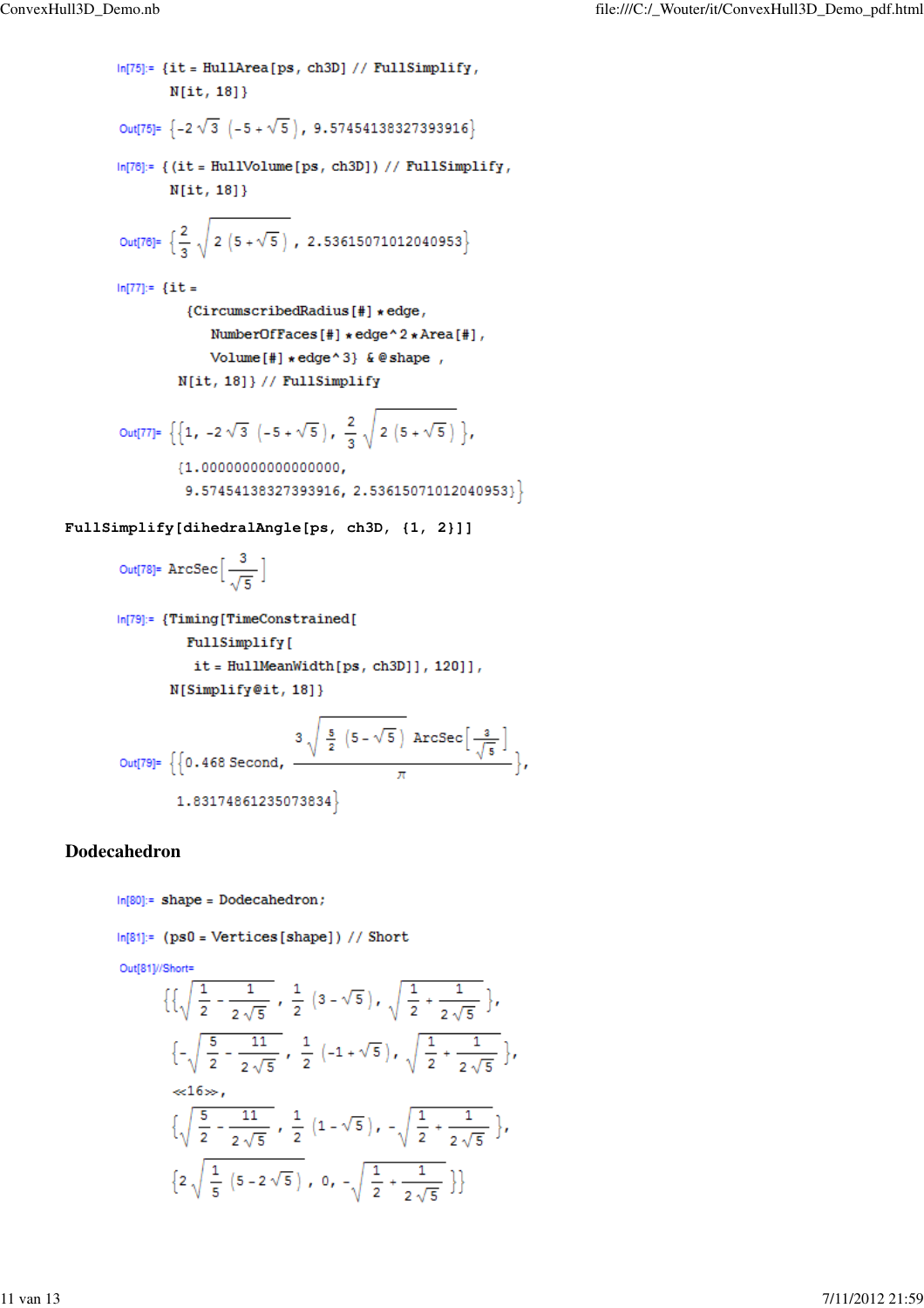```
In [82]: = {radius} =Union[
        Sqrt[({0, 0, 0} - 4).({0, 0, 0} - 4)] & /@
          ps0 // FullSimplify]
```
Out[82]= 
$$
\left\{\sqrt{\frac{3}{2} (3-\sqrt{5})}\right\}
$$

 $In [83]: = (ps = ps0 / radius // FullSimplify) //$ Short

Out[83]//Short=

$$
\left\{\left\{\sqrt{\frac{1}{30}(5+\sqrt{5})}, \sqrt{\frac{1}{3}+\frac{2}{3\sqrt{5}}}\right\}, \frac{1}{\sqrt{15}(5-2\sqrt{5})}, \frac{1}{\sqrt{3}}, \sqrt{\frac{1}{3}+\frac{2}{3\sqrt{5}}}\right\},\
$$
  

$$
\left\{-\sqrt{\frac{1}{15}(5-2\sqrt{5})}, \frac{1}{\sqrt{3}}, \sqrt{\frac{1}{3}+\frac{2}{3\sqrt{5}}}\right\}, \frac{1}{\sqrt{15}(5-\sqrt{5})}, 0, \sqrt{\frac{1}{3}+\frac{2}{3\sqrt{5}}}\right\}, \approx 15 \gg ,
$$
  

$$
\left\{\sqrt{\frac{1}{15}(5-2\sqrt{5})}, -\frac{1}{\sqrt{3}}, -\sqrt{\frac{1}{3}+\frac{2}{3\sqrt{5}}}\right\}, \frac{1}{\sqrt{15}(5-\sqrt{5})}, 0, -\sqrt{\frac{1}{3}+\frac{2}{3\sqrt{5}}}\right\}
$$

 $ln[84]:= ch3D = ConvexHull3D[ps]$ 

 $In [85]: = {edge = edgelength[{1, 2}, ps] // FullSimplify},$  $N[edge, 18]\}$ 

$$
\text{Out[85] = } \left\{ \sqrt{2 - \frac{2\sqrt{5}}{3}}, \ 0.713644179546179864 \right\}
$$

In[86]:= {it = HullArea[ps, ch3D] // FullSimplify,  $N[it, 18]$ 

$$
\text{Out[86]} = \left\{2\sqrt{50 - 10\sqrt{5}} , 10.5146222423826721\right\}
$$

 $\ln[87]$ := {(it = HullVolume[ps, ch3D]) // FullSimplify,  $N[i, 18]\}$ 

$$
\text{Out[87]} = \left\{ \frac{2}{3} \sqrt{\frac{10}{3} (3 + \sqrt{5})}, 2.78516386312262297 \right\}
$$